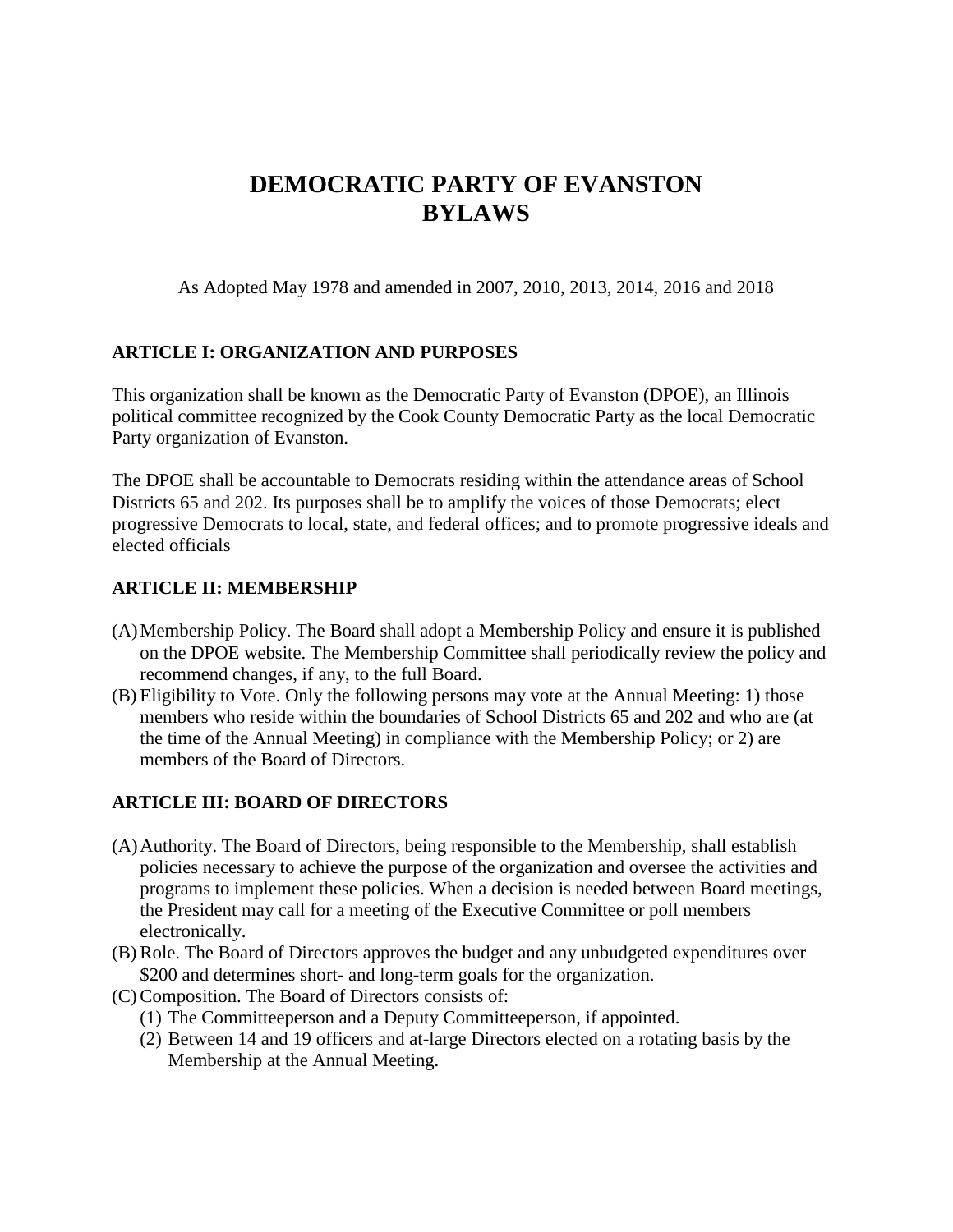- (3) Democrats elected by the general public to an office representing a federal, state, or Cook County legislative district that includes all or part of Evanston School Districts 65 and 202, excluding County- and State-wide offices.
- (D)Term Limits. Directors may be elected to serve two consecutive three-year terms. Officers whose terms as officer exceed their second consecutive three-year term may complete their term as officer. Directors, who have served two consecutive terms, may be elected to the Board of Directors after a hiatus of two years for an additional two three-year terms.
- (E) Resignation for Failure to Attend Meetings. Three unexcused absences from meetings of the Board of Directors by an elected director shall constitute resignation from the Board and a vacancy shall thereby be created. The director can appeal his/her removal to the Board of Directors at its next regular meeting. A majority of the Board present must approve of the director retaining his/her seat.
- (F) Board Member Vacancies. Vacancies in director positions may be filled by appointment by the Board of Directors. Any director approved to fill a vacancy shall serve until the next Annual Meeting.
- (G)Quorum of the Board of Directors. A simple majority of the members of the Board of Directors elected at an Annual Meeting or appointed by the Board shall constitute a quorum. The action of the majority of the Board of Directors present and voting at a meeting at which a quorum is present constitutes action by the Board of Directors.
- (H)Form of Board and Committee Meetings. All Board and Committee meetings may be in person or teleconference.

## **ARTICLE IV: OFFICERS**

- (A)Positions. The officers of the organization shall be the Committeeperson (and Deputy Committeeperson), President, Vice-President, Secretary and Treasurer. The President and the Secretary shall be elected at the Annual Meeting in even-numbered years. The Vice-President and Treasurer shall be elected at the Annual Meeting in odd-numbered years. Each officer shall be a member of the Board of Directors and shall have the duties and responsibilities described below.
- (B) Terms. The terms of all officers except the Treasurer, and Committeeperson shall begin at the Annual Meeting at which they are elected and shall end at the Annual Meeting two years later. The term of the Treasurer shall begin on August 1 of each odd-numbered year and shall end on July 31 of the next odd-numbered year to comply with the State Disclosure Act. After election and before taking office, a newly elected Treasurer shall be known as the Treasurerelect. Officers may serve one second consecutive term in the same position.
- (C) Officer Vacancies. Vacancies in officer positions may be filled by appointment of the Board of Directors. Any director approved to fill a vacancy shall serve until the next Annual Meeting.
- (D)Committeeperson.
	- (1) Role. The Democratic Committeeperson of Evanston shall be the chief executive officer of the organization. The Committeeperson shall have such powers and duties as are vested in the office by law and shall be responsible for all political activities of the organization. The Committeeperson shall, subject to these bylaws, be the organization's authorized representative to execute such documents as may be necessary in the orderly administration of the party offices and organization.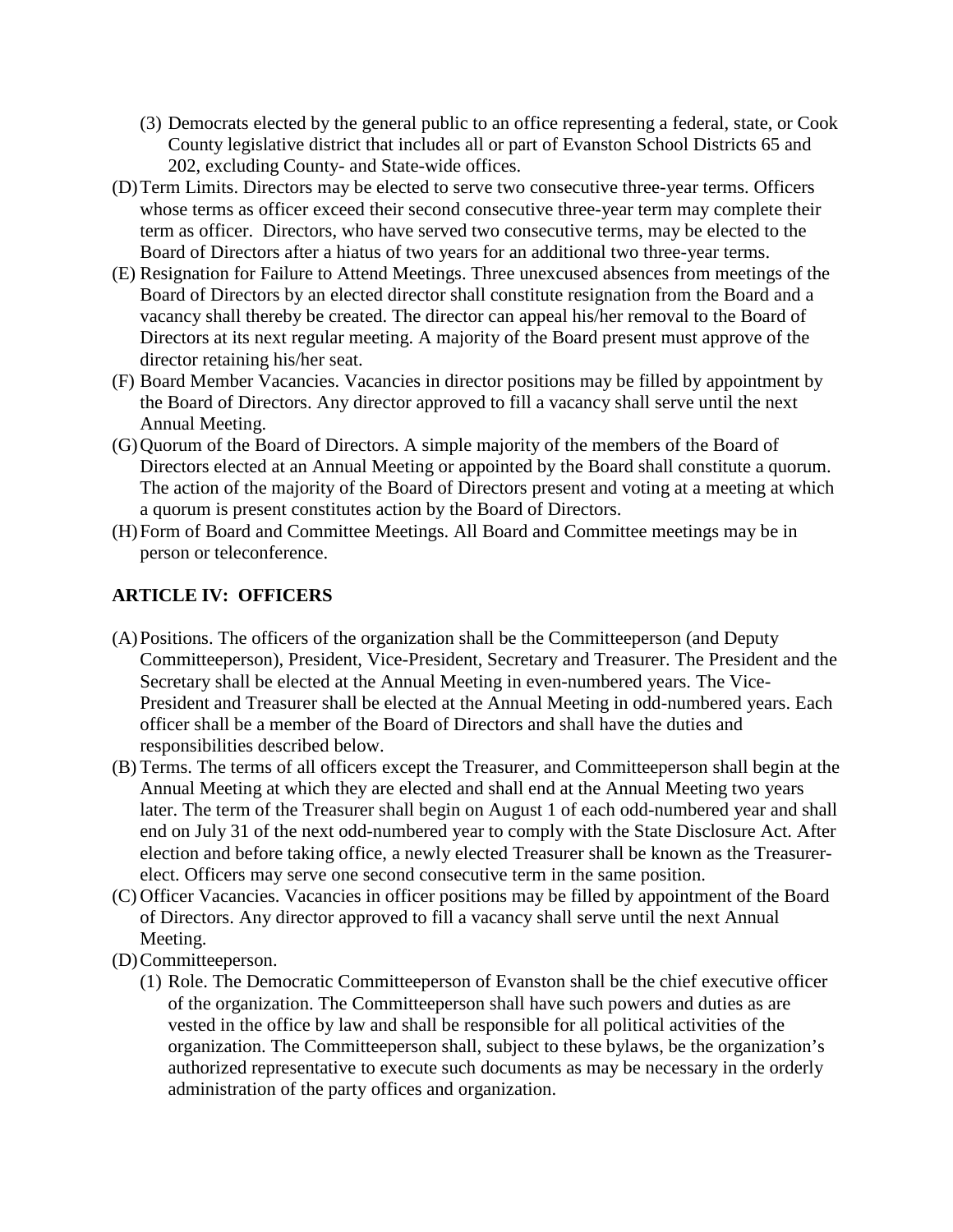- (2) Deputy Committeeperson. The Committeeperson may appoint a Deputy
- Committeeperson, who shall serve under the same terms as the Committeeperson. (E) President
	- (1) The President shall preside at meetings of the Membership, the Board of Directors and the Executive Committee. The President shall be responsible for assuring that the duties and responsibilities of each committee are properly carried out and that committees are working in coordination with other committees. The President shall approve any unbudgeted expenditures under \$200. In the absence, incapacity or inability of the Committeeperson to serve as chief executive officer of the organization, the President shall act as the chief executive officer.
	- (2) Advisors. The President may appoint advisors to provide counsel or work on special projects. Advisors shall serve at the pleasure of the President with no vote on the Board of Directors and may be assigned to assist any member of the Board.
- (F) Vice President. The Vice President shall preside in the absence of the President at meetings of the Membership, the Board of Directors and the Executive Committee. The Vice President shall assist the President in coordinating the activities of the organization.
- (G)Secretary. The Secretary shall act as clerk of all Board, Membership, and Executive Committee meetings and shall record all proceedings of such meetings. The Secretary shall be responsible for providing at least 20 days' notice of all Board meetings and Membership Meetings. The Secretary shall prepare and maintain a yearly calendar for the Board of Directors reflecting the dates for action required by these bylaws as well as all other events and activities of the Board and pertinent political dates. The Secretary shall maintain a Board notebook, including minutes of board meetings, current policies, the annual budget, and a copy of all contracts.
- (H)Treasurer. The Treasurer shall have custody of the funds of the organization and shall keep full and accurate accounts of receipts and disbursements in books belonging to the organization. The Treasurer shall deposit all money in the name of and to the credit of the organization in such depositories as may be designated by the Board of Directors; and render to the Board of Directors at its regular meetings and whenever the Board of Directors may require it, an account of all transactions as Treasurer and of the financial condition of the organization. The Treasurer shall keep all records, and make and sign all reports required by any Federal, State or other campaign finance reporting laws. In the absence, incapacity, or inability of the Treasurer to serve in that capacity, the Chair of the Finance & Development Committee shall act as Treasurer and have secondary authorization on all accounts for that purpose until the Board elects a new Treasurer to serve until the next Annual Meeting. The Treasurer shall serve on the Finance and Development Committee.

# **ARTICLE V: COMMITTEES**

Standing committees and their responsibilities are stated below. "Other Committees" are considered ad hoc committees with a specific start and end time. Each committee shall be headed by an appointed chair, except the Nominations Committee whose chair shall be elected by the Membership at the Annual Meeting. Members of committees shall include Board members and other DPOE members.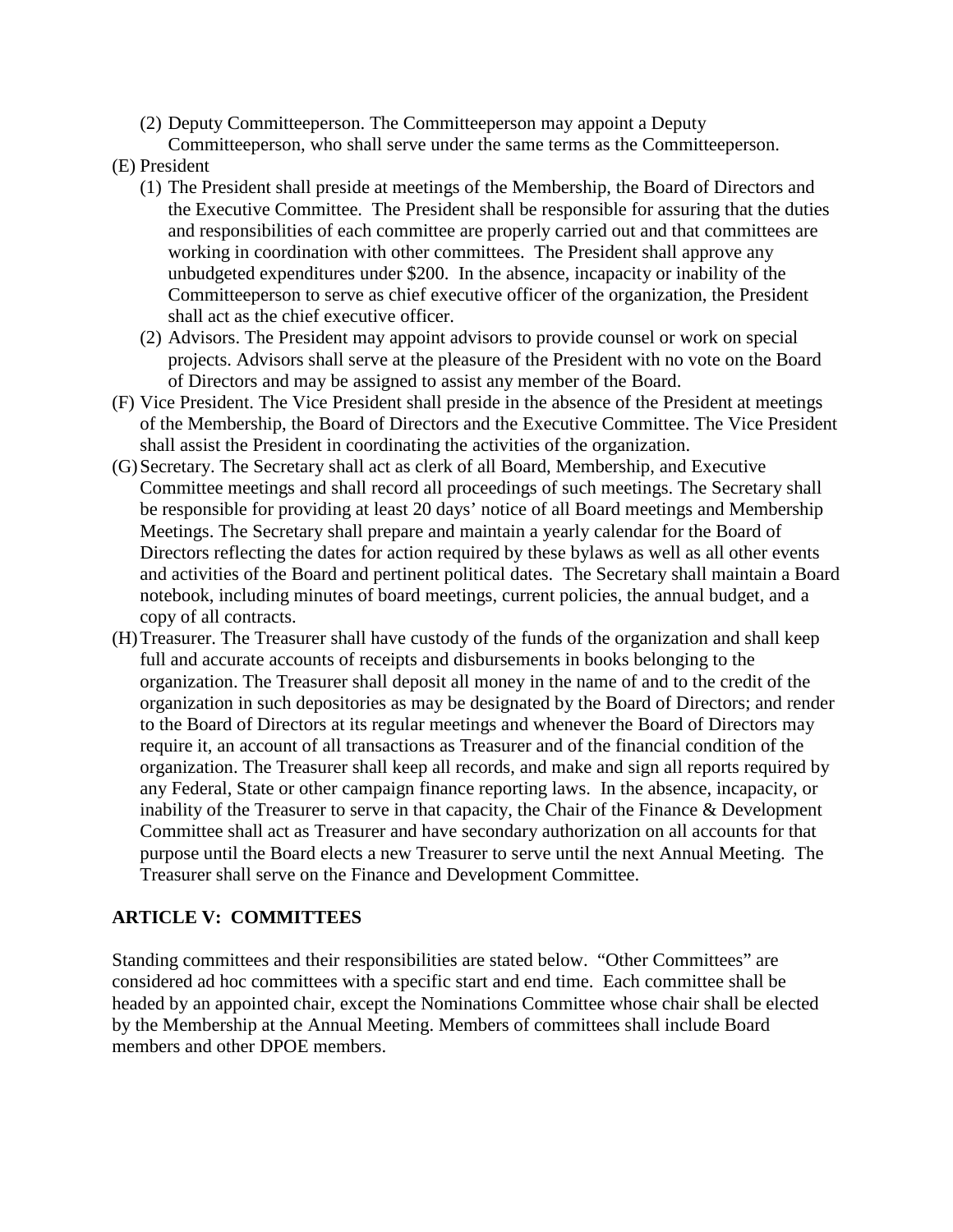- (A)Executive Committee. This committee shall consist of the Committeeperson, Deputy Committeeperson, President, Vice President, Secretary and Treasurer. The duties of the Executive Committee shall be to:
	- (1) Advise the Committeeperson/Deputy Committeeperson regarding his/her duties until the Board of Directors is able to meet.
	- (2) Meet on the call of the President, the Committeeperson or any other two members of the Executive Committee to vet an issue needing Board action between Board meetings. The Executive Committee shall adopt a recommended action by majority vote and shall forward its recommendation to the full Board, which may then vote electronically.
- (B) Communications Committee. This committee informs the media of DPOE events, positions and statements; coordinates activities to advertise Party events to the Membership and the general public; writes, publishes and distributes the organization's newsletter; oversees the maintenance of the web site and social media of the organization.
- (C) Finance and Development Committee. This committee recommends the organization's budget to be approved by the Board of Directors, and conducts fundraising activities.
- (D)Issues Committee. The committee plans for and coordinates voter education events on specific issues approved by the Board. The committee makes recommendations to the Board regarding changes to the Policy on Endorsement of Positions on issues.
- (E) Membership Committee. This committee recommends to the Board of Directors periodic updates to the membership policy including the dues structure. It also plans and coordinates activities for the recruitment of new members and renewal by current members and maintains membership records.
- (F) Nominations Committee. This committee nominates Officers and Members of the Board of Directors.
- (G)Political Committee. This committee recommends to the Board of Directors periodic updates to the endorsement policy and plans and coordinates endorsement meetings. It also plans, oversees, coordinates and implements DPOE political activities, including voter registration, voter turnout and other related activities.
- (H)Data and Technology Committee. This committee oversees management and integrity of DPOE voter, volunteer and member data to support the Political, Membership and Development and Finance Committees. This committee recommends to the Board policies or tools needed to protect data and to enhance the functionality and effectiveness of the organization. This committee also oversees a cadre of data volunteers and controls who is authorized to access data.
- (I) Other Committees. The Board of Directors may create these committees from time to time for specific purposes.

### **ARTICLE VI: NOMINATION, ELECTION AND REMOVAL OF OFFICERS AND ELECTED DIRECTORS**

- (A)Nomination of Officers, Elected Directors and Nominations Chair. All nominations for officers, member-elected directors and Nominations Chair shall be made in one of the following ways:
	- (1) By the Nominations Committee. The Nominations Committee shall consist of the elected chair and at least 3 members of the organization appointed by the President on an annual basis. It shall be the duty of the Nominations Committee to study the qualifications of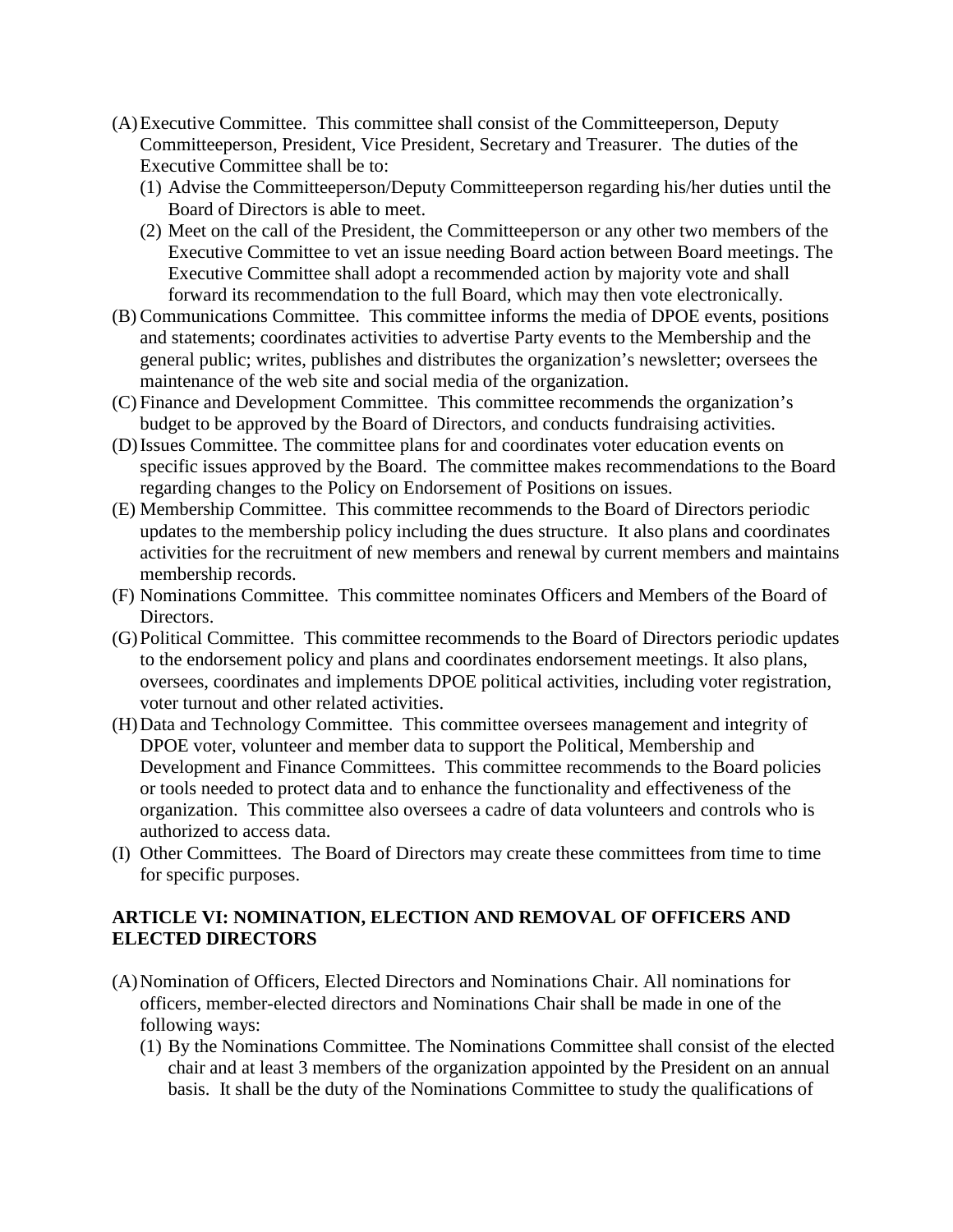prospective candidates and to nominate officers and new directors to the Board of Directors.

- (2) By the Membership. By any five members of the organization who shall submit their nomination(s) in writing to the President not later than 30 days before the Annual Meeting. Such nomination(s) must be with the consent of the nomine  $(s)$ , which the Nominations Committee shall verify upon receipt of the nominating petition. People so nominated shall be placed on a ballot and notice of such nomination(s) shall promptly be sent to the Membership. Any person nominated for more than one office shall be placed on the ballot for the position for which the nominee expresses a preference. Any person duly nominated shall be entitled to be placed on the ballot for the election of officers and elected directors.
- (B) Election of Officers and Elected Directors. Voting for officers and directors, except Committeeperson, shall be in person at the Annual Meeting. Each member shall be entitled to one vote. The candidate receiving the highest number of votes is elected. In the event that more than one candidate is nominated for a position the election shall be by ballot. If no more than one candidate is nominated for any office, voting may be by voice vote.
- (C) Removal of Officers and Directors. Any officer or director may be removed with or without cause in one of two means.
	- (1) Upon the recommendation of 2/3 of the elected directors and approval of such recommendation by a majority of the Membership at any general or special meeting of the Membership.
	- (2) By a 3/4 vote of the Board of Directors. Such removal shall be effective immediately upon the action of the Board. Any officer or director so removed by the Board may demand that such action be submitted to a special meeting of the membership called within 20 days of the action of removal by the Board. The membership shall have the power to sustain or overrule the action of removal of the Board of Directors by a majority vote.

# **ARTICLE VII: MEETINGS**

- (A)Board Meetings. The Board of Directors shall meet at least four times per year on a regularly scheduled basis with the dates, times and locations published on the web site and calendar. Board meetings shall be open to members of the organization. The Committeeperson, President, or three members of the Board of Directors may call a Special Meeting of the Board of Directors. The notice of any special meeting shall be sent to the members of the Board at least three days prior to a meeting and shall state the time, place and purpose of the meeting and the person or persons calling the meeting. Only the business as stated in the notice may be conducted at a special meeting.
- (B) Other Membership Meetings.
	- (1) Annual Meeting. The Annual Meeting of the organization shall be held in June or July. Appropriate email or written notice shall be sent to the members at least 20 days in advance of the meeting. The Board of Directors shall designate the date, time and place of the meeting, the nominees for officers and directors and a copy of any proposed amendments to these bylaws.
	- (2) Other meetings of members may be called by the Committeeperson, the President, or a majority of the Board of Directors. In addition at least 25 members of the organization